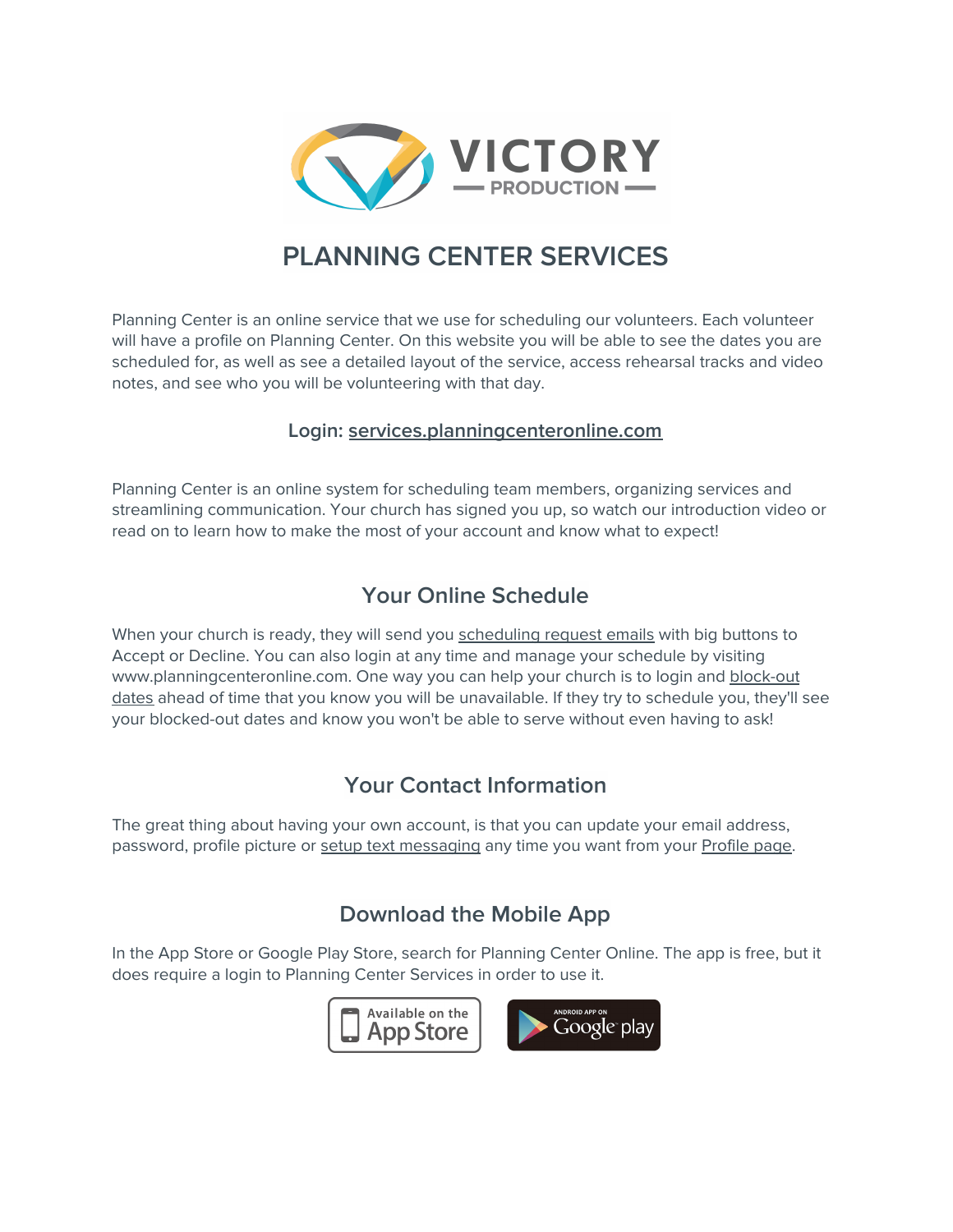### **Notification Email**

When you receive your email, click **Accept**, **Decline**, or **View This Service**.

#### **Anatomy of the Notification Email:**

- 1. The banner through the middle of your email tells you the date and the name of the service you are scheduled for.
- 2. This shows you what position you're scheduled for.
- 3. Here all of the service, rehearsal, and any "other" times are displayed. These are times that your leader has made you responsible for.
- 4. Response Buttons: these large buttons prompt you to respond in some way. If you are an editor or administrator, clicking one of these buttons will require you to login (this is for security purposes). If you have other permissions, just click the button to respond.
- 5. This button gives you a link to view this plan without responding.

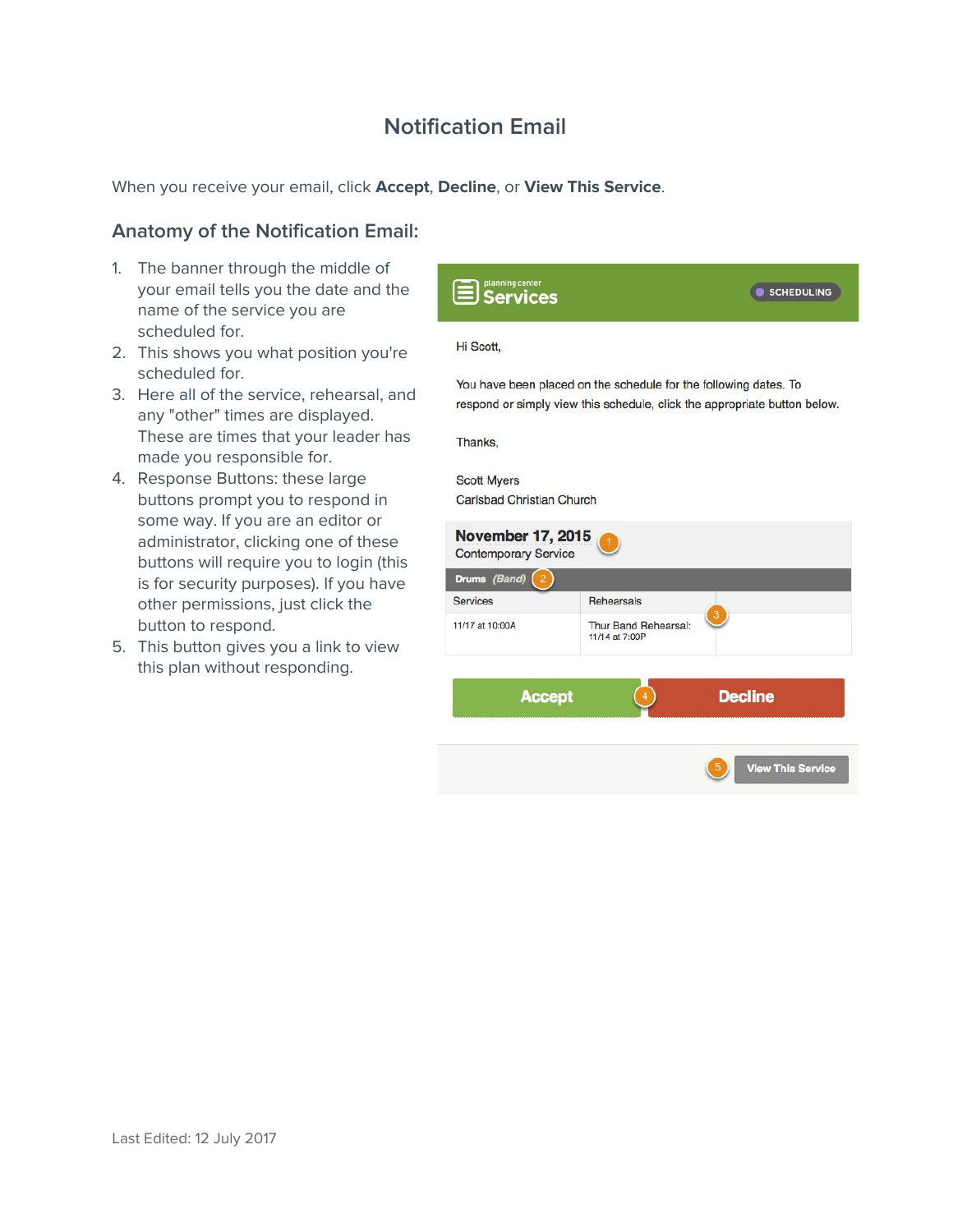### **If You Decline**

|  | We are sorry you are unable to serve for this position. Please let us know if you have a specific reason you can't serve. |  |
|--|---------------------------------------------------------------------------------------------------------------------------|--|
|  |                                                                                                                           |  |
|  |                                                                                                                           |  |
|  |                                                                                                                           |  |
|  |                                                                                                                           |  |

If you are declining this service, it will give you the option to send a reason. If you do not want to give a reason, you still have to click 'decline and send reason' or 'OK' in order for this response to go through.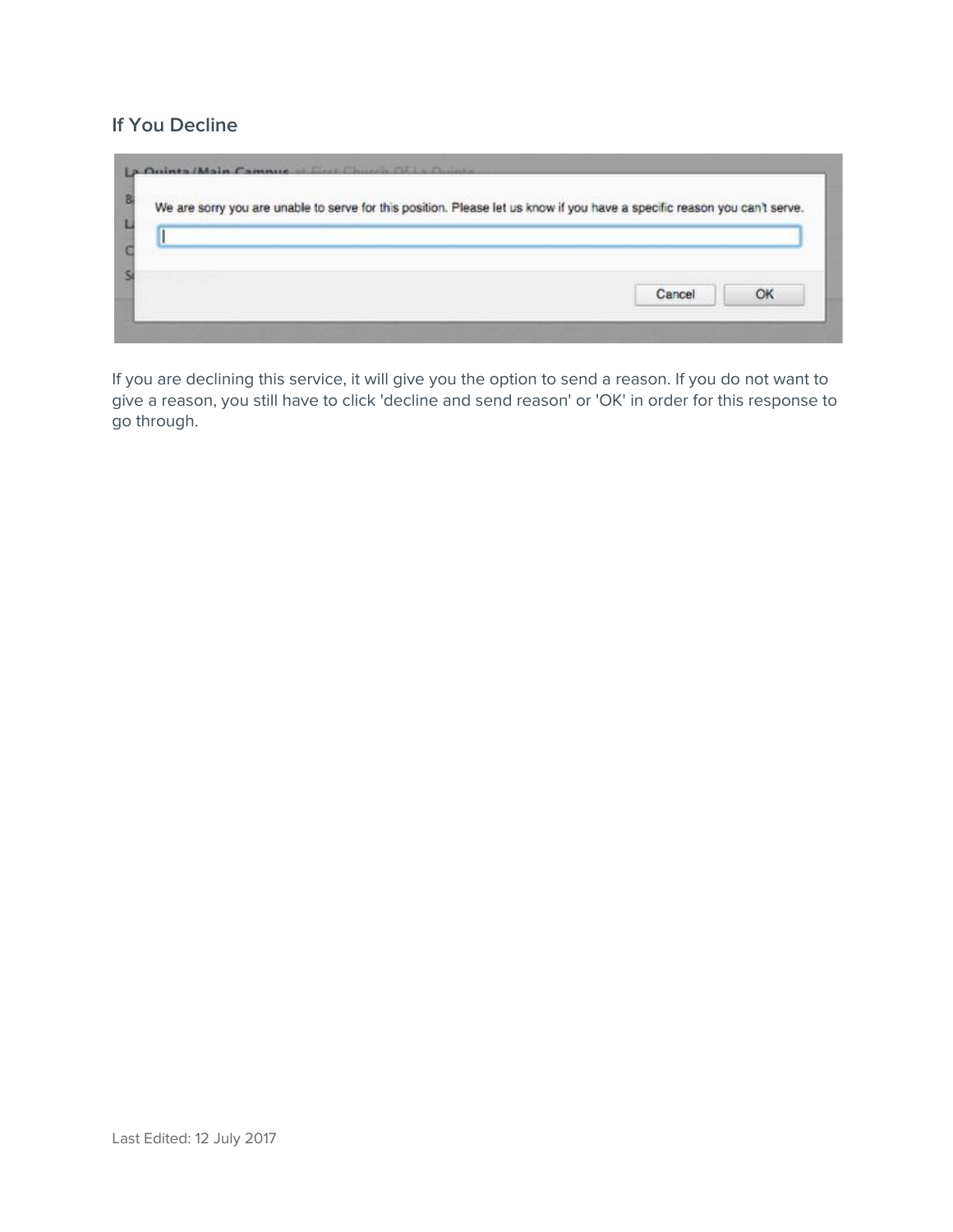#### **Responding to multiple requests in one email:**

Your administrator may choose to send you one email for multiple requests (this cuts back on emails for you!). As you can see above, I have 2 requests in this email, each listed with the banner running across the page (Nov 17, Nov 24). To respond, click Respond To Requests which will take you to the dashboard where you can Manage Your [Schedule](https://pcoservices.zendesk.com/hc/en-us/articles/204460250).



**Respond To Requests**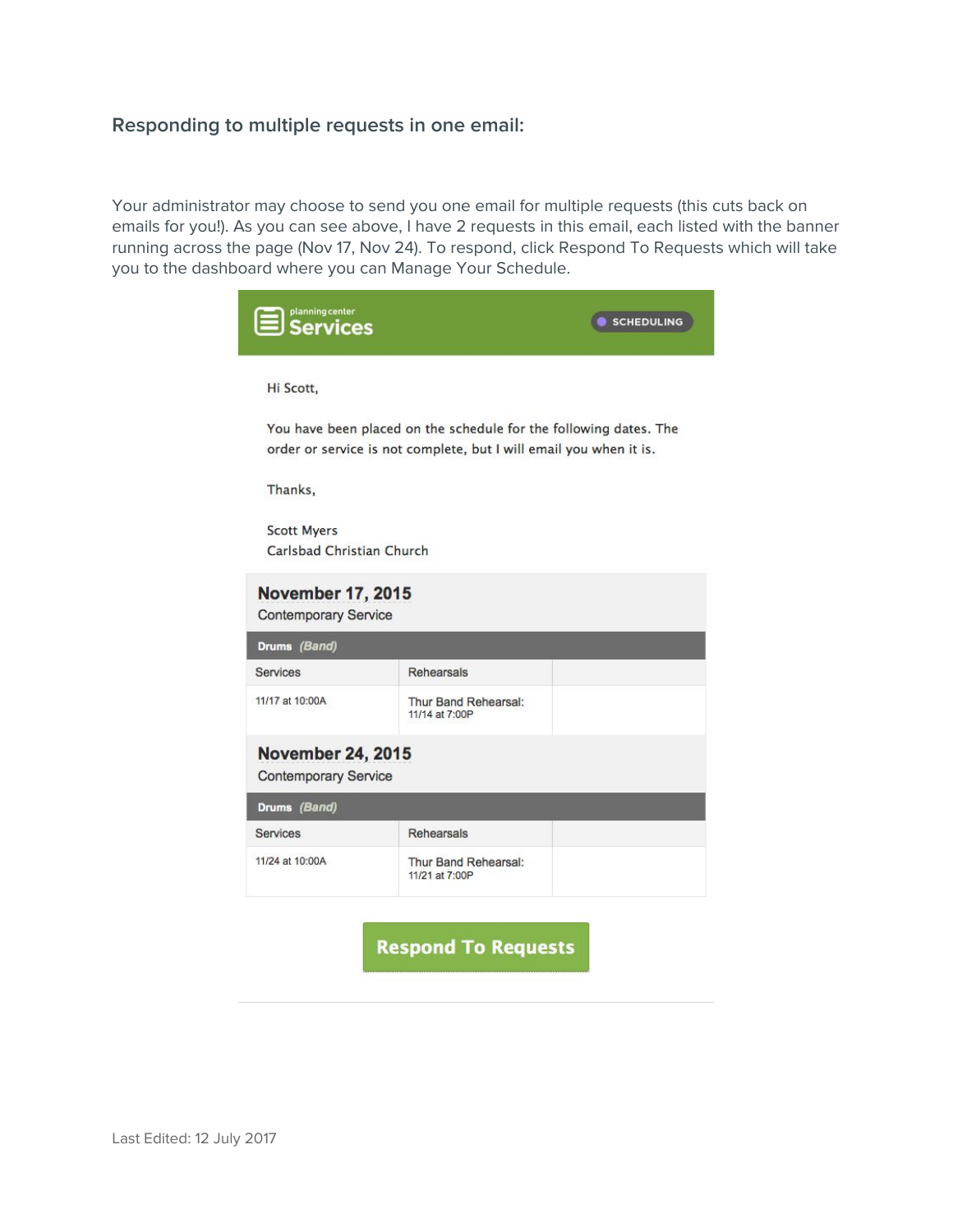### **Signup Sheet Emails**



If your church allows people to sign themselves up, you might get an email to view a Signup Sheet. Click the link to go to the Signup Sheet where you can Manage Your [Schedule.](https://pcoservices.zendesk.com/hc/en-us/articles/204460250)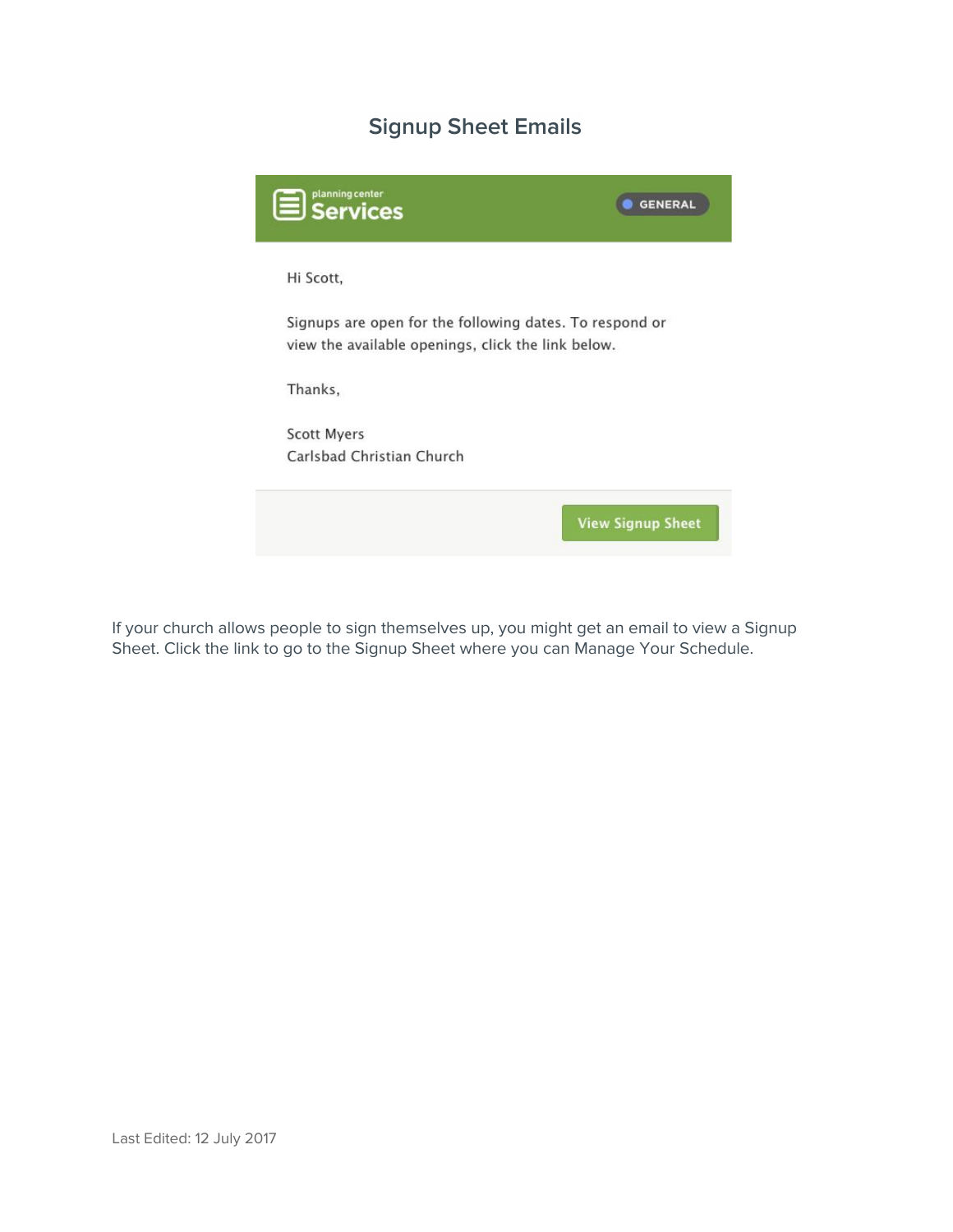## **Managing Your Schedule**

This lesson shows you how to accept or decline scheduling requests, view the plans you are a part of, and block-out dates that you know you will be unavailable.

#### **The My Schedule Page**

| planning center<br>Ы<br>$ \equiv $ Services |                                                    |                   |             |                              |                                   |              | [ ] plans | <b>Songs</b>                    | $=$ media                      | <b>Deople</b> | Aaron Stewart Carlsbad Christian<br>C settings C help C accounts |                |  |  |  |  |
|---------------------------------------------|----------------------------------------------------|-------------------|-------------|------------------------------|-----------------------------------|--------------|-----------|---------------------------------|--------------------------------|---------------|------------------------------------------------------------------|----------------|--|--|--|--|
|                                             |                                                    | My Calendar       |             |                              |                                   |              |           | Carlsbad Christian Church       |                                |               | Matrix                                                           | + Service Type |  |  |  |  |
| O                                           | $\circ$<br>October, 2013                           |                   |             |                              |                                   |              |           |                                 |                                |               |                                                                  |                |  |  |  |  |
| $\mathbf{s}$                                | M                                                  |                   | W           |                              |                                   | $\mathsf{s}$ |           |                                 |                                |               |                                                                  |                |  |  |  |  |
|                                             |                                                    | $\,1$             | $2^{\circ}$ | 3 <sup>o</sup>               | $\overline{A}$                    | 5            | 面 10<br>۷ | My Schedule                     |                                |               |                                                                  |                |  |  |  |  |
| 6                                           | $\overline{7}$                                     | 8                 | 9.          | 10                           | 11                                | 12           |           | <b>Upcoming Plans</b><br>matrix |                                |               |                                                                  |                |  |  |  |  |
| 13                                          | 14                                                 | 15                | 16          | 17                           | 18                                | 19           |           |                                 |                                |               |                                                                  |                |  |  |  |  |
| 20                                          | 21                                                 | 22                | 23          | 24                           | 25                                | 26           |           | Pending Requests accept all     |                                |               |                                                                  |                |  |  |  |  |
| 27                                          |                                                    | 28 29 30          |             | 31                           |                                   |              | Mar 10    |                                 | <b>Sunday Service</b>          |               |                                                                  |                |  |  |  |  |
| $\overline{a}$                              |                                                    |                   |             | view master calendar         |                                   |              |           |                                 | Keys (Band) @ accept @ decline |               |                                                                  |                |  |  |  |  |
| <b>ISI</b>                                  |                                                    | blockout dates    |             |                              |                                   |              |           |                                 | <b>Sunday Service</b>          |               |                                                                  |                |  |  |  |  |
|                                             | calendar integrations<br>$\boldsymbol{\mathrm{v}}$ |                   |             |                              |                                   | Mar 16       |           |                                 |                                |               |                                                                  |                |  |  |  |  |
|                                             |                                                    |                   |             |                              |                                   |              |           | Keys (Band)                     |                                |               |                                                                  |                |  |  |  |  |
| <b>Recent News</b>                          |                                                    |                   |             |                              | Signup Sheets                     |              |           |                                 |                                |               |                                                                  |                |  |  |  |  |
| Introducing Planning Center<br>Resources    |                                                    |                   |             |                              | Sunday Service sign up now<br>K3. |              |           |                                 |                                |               |                                                                  |                |  |  |  |  |
|                                             |                                                    | Chords Page Setup |             | New Features: PraiseCharts & |                                   |              |           |                                 |                                |               |                                                                  | <b>NEW!</b>    |  |  |  |  |

- 1. **Pending Requests** You will see a list of the requests that have been sent to you but you have not [responded](https://pcoservices.zendesk.com/hc/en-us/articles/204261474) to yet. If someone has added you to their schedule but hasn't sent you an email yet, it will not show up in the Pending Requests area. Respond by clicking 'accept' or 'decline'.
- 2. **Upcoming Dates** This section shows you any plans you have confirmed. Click decline if you are no longer available. Once you have declined, the only way to accept is to manually email your leader and ask them to reschedule you. To see the plan, click the name of the service (above, "Weekend Experience (North Campus)" or "La Quinta/Main Campus" are both examples).
- 3. **Signup Sheets -** Some churches allow their users to schedule themselves. If you see a Signup Sheet, you can click the 'sign up now' button to schedule yourself for any dates that are created.